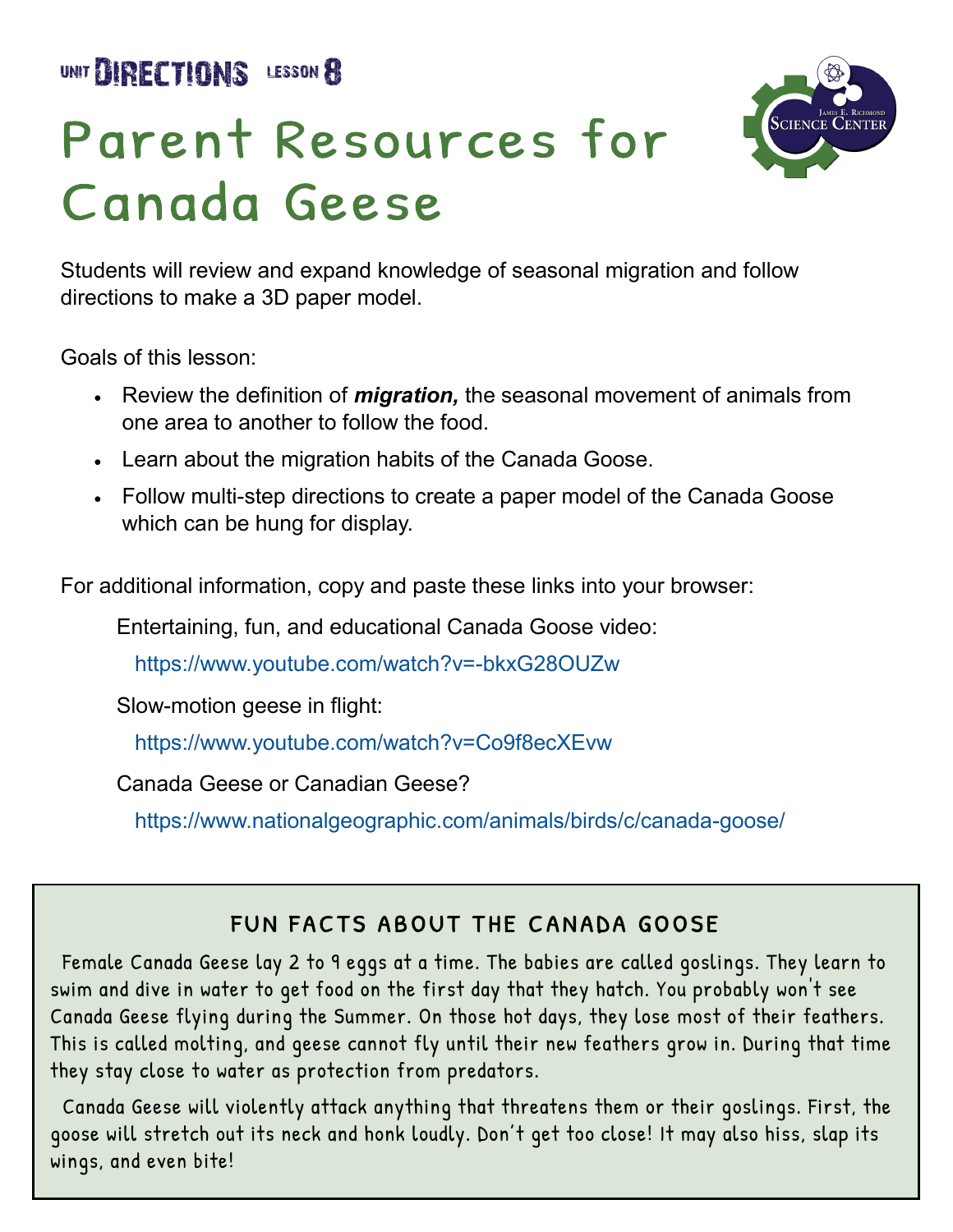

## Canada Geese



 Some animals move from one area to another when the seasons change. That movement is called **migration**, and animals do it to follow the food. One animal that we see in Charles County, the Canada Goose, will sometimes choose to stay all Winter, rather than migrate. These geese live near ponds and lakes, because that's where they get their food and build their nests.

 Geese know that if their pond or lake freezes over with ice, they will not have any food to eat. But, if the geese sense that it is going to be a mild winter, they will stay put, and not migrate to warmer areas of our country. This past winter, many Canada Geese made the decision to stay here. It turned out to be quite a warm winter. We didn't even have any snow! For that reason, some people think that the Canada Goose is an expert at predicting the Winter weather. If

you see lots and lots of geese flying high in the sky during the Autumn months, it may be a sign that a cold, snowy Winter is coming.

 When Canada Geese migrate, you will see them flying high in the sky in the shape of the letter **V**. You will hear them honking at each other. They take turns being the line-leader.



Canada Geese flying in a V shape in the sky. They do this to save energy. The first goose blocks the wind from the ones behind, so it makes it easier for them to fly. This way, they can fly hundreds of miles in one day.

 These geese are working as a team to get to where they are going. Count the number of Canada Geese in the photo. Write the number of geese in the box.

| <b>Supplies Needed for Today's Activity</b> |                                                                                                                                                        |
|---------------------------------------------|--------------------------------------------------------------------------------------------------------------------------------------------------------|
| crayons                                     |                                                                                                                                                        |
| scissors                                    | Gather the supplies and follow the model<br>to color the Canada Goose.<br>Then color and carefully cut out the parts<br>to make your own flying goose. |
| hole punch                                  |                                                                                                                                                        |
| string                                      |                                                                                                                                                        |
| glue or glue stick                          |                                                                                                                                                        |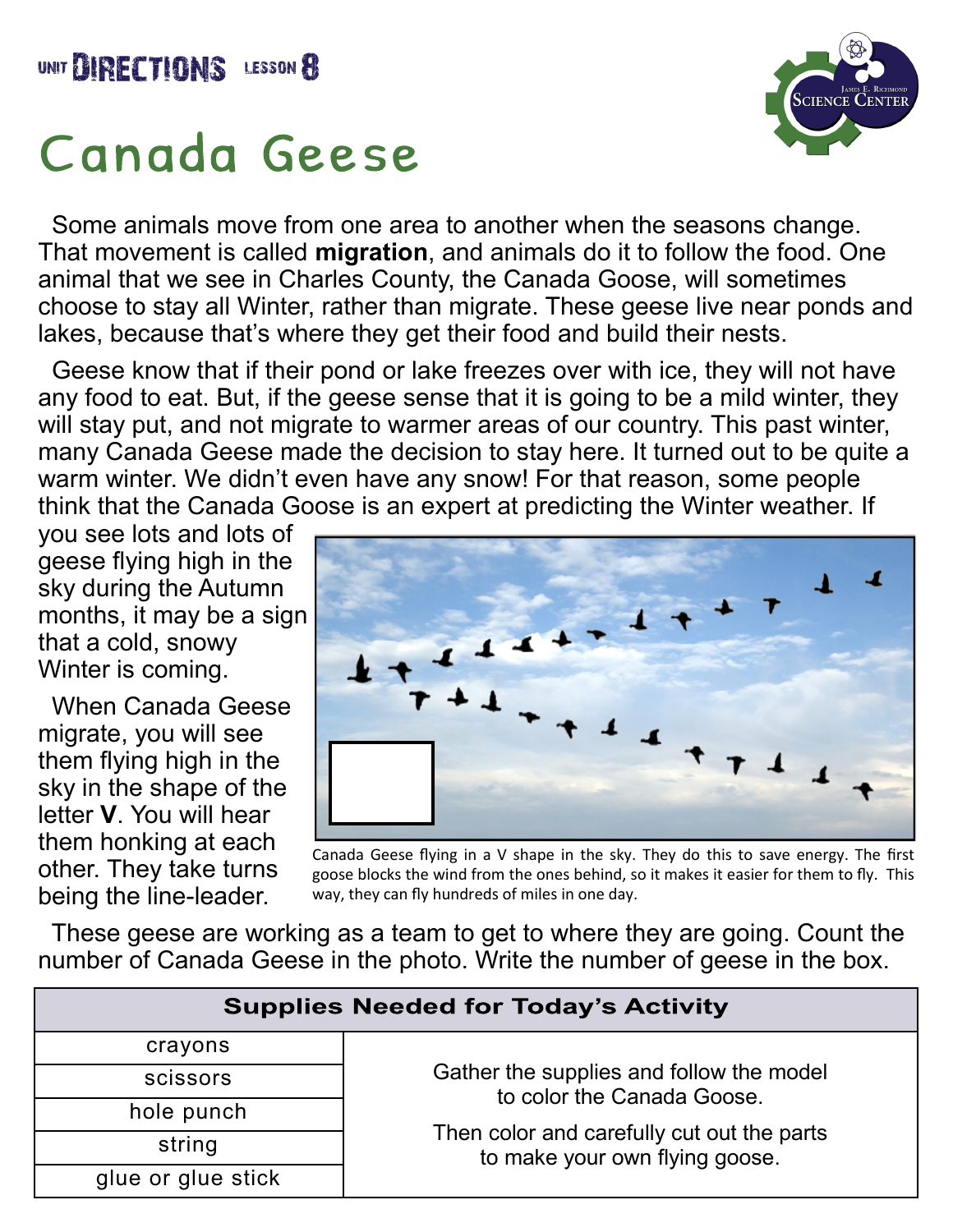